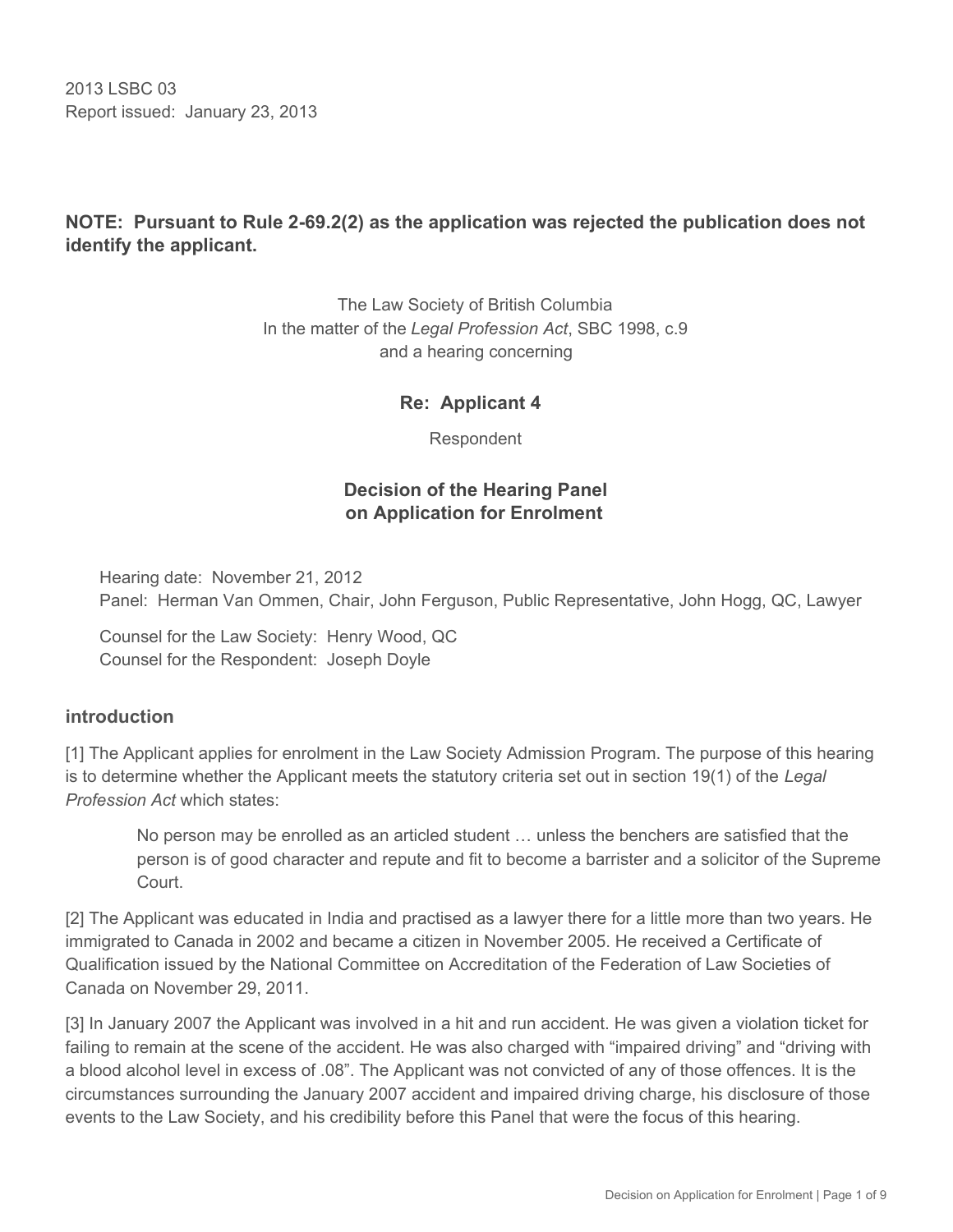### **EVENTS OF JANUARY 2, 2007**

[4] At the hearing, the Applicant was the only witness called. However, several documents—the Report to Crown Counsel, Report to Superintendant, and notes of the investigating officer and the breathalyzer technician—were admitted by agreement into evidence (with one exception) as proof of the truth of the contents in them.

[5] The Applicant testified that he had dinner at home on January 2, 2007 and drank a 12 ounce bottle of beer with dinner. After dinner he drove to pick up a friend. He was driving south on 128th Street in Surrey, BC and stopped at the intersection with 64th Avenue. He was preparing to turn right, westbound on 64th Avenue. He says he saw a car approaching the intersection also travelling westbound on 64th Avenue but in the centre westbound lane. He proceeded with his right turn into the curb lane westbound on 64th. He says he completed his turn when the other driver changed lanes suddenly pulling into the curb lane. The back passenger corner of that car came into contact with the front driver's corner of the Applicant's car. There was damage to both cars. The Applicant says the driver did not stop and sped off before he could obtain the licence number of that car.

[6] The Applicant says he pulled over and checked the damage to his car. He noted that it was minimal so decided not to call ICBC or the police at that time. He says he was stopped there for about five minutes. He then drove to his friend's house where he stayed for approximately 20 to 30 minutes. While there, he had a drink of rum which he estimates to have been about one to two ounces.

[7] The Applicant left his friend's house to return home and was apprehended by the police who had received a complaint from the other driver about a hit and run. The other driver described the Applicant's car and gave its licence plate number. When the police stopped the Applicant, the officer observed damage to the front driver side of the Applicant's car. The officer advised the Applicant that he was suspected of failing to remain at the scene of an accident. The Applicant denied having been in an accident. The police officer smelled alcohol on the Applicant. The police officer asked if the Applicant had been drinking; the Applicant denied that he had.

[8] The police officer proceeded to demand that the Applicant provide a breath sample for an Approved Screening Device. The police described the Applicant as behaving in a belligerent manner. On being read the Approved Screening Device demand, the Applicant said that he was not able to understand. It was only after further explanation by the police officer that the Applicant indicated that he understood. The Applicant then blew into the Screening Device and registered a fail.

[9] On being arrested and being read his rights, the Applicant said that he did not understand what he was being told. He was transported to the police station and was asked whether he wished to speak to a lawyer. The police officer dialed Legal Aid for him, gave him the phone and left the room. When the police officer returned to the room, the Applicant gave him the phone, and the police officer spoke to the Legal Aid worker who advised that the Applicant said that he did not understand what he was being told. The police officer made arrangements with the Legal Aid worker to obtain a Punjabi speaking translator who then assisted in advising the Applicant of his rights.

[10] The Report to Crown Counsel contains the following observations by the police officers:

[Applicant] challenged the reason as to why he was arrested. [He] said that he did not feel he was a criminal because he did not kill anyone; shoot anyone or commit any other "serious" offence.

[Applicant] would get angry and stare down Constable Smith, then he would say something in a silly way, like in the middle of a stare down, he said "happy New Year", then laughed.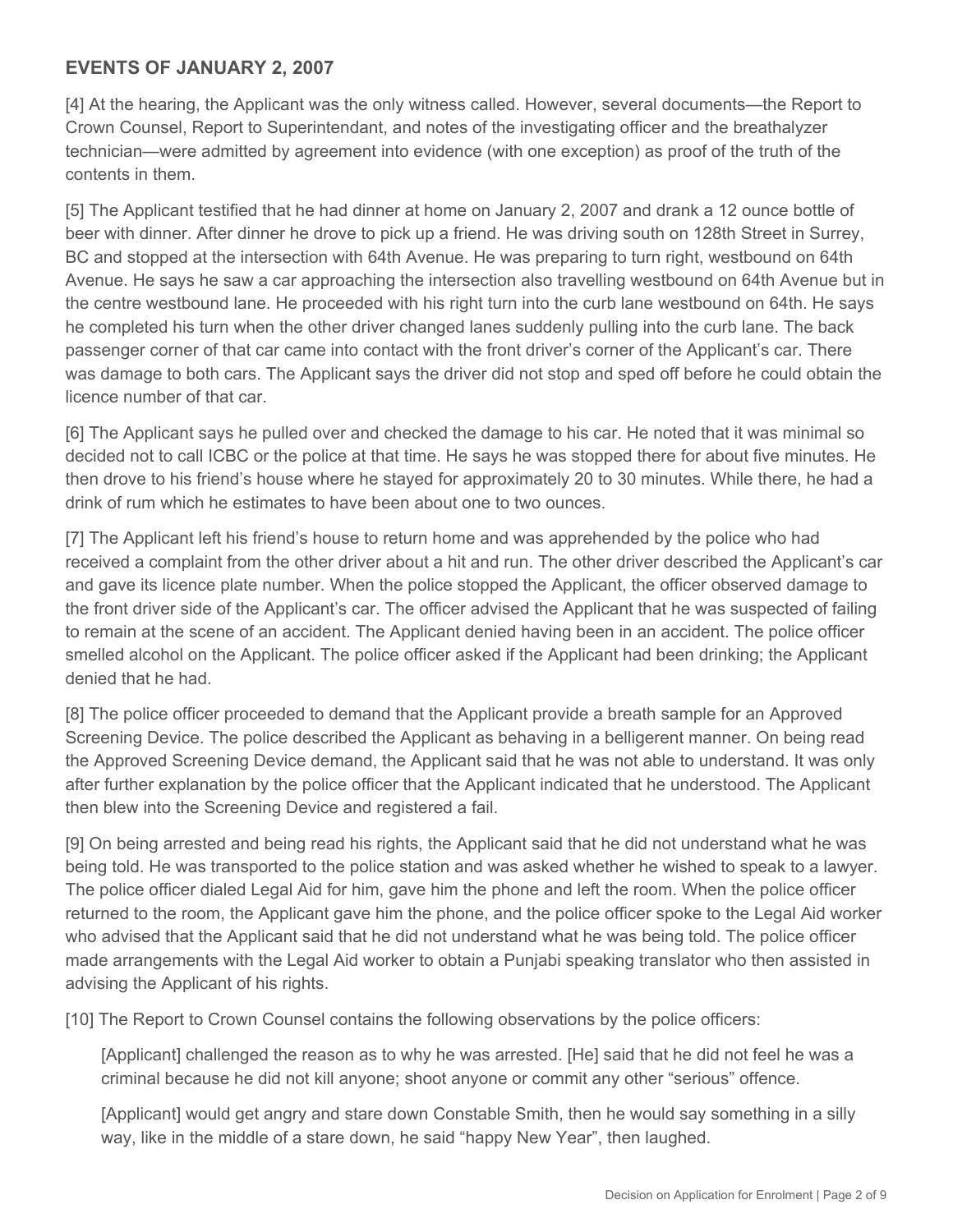Further, [Applicant] would say that Constable Smith had ruined his life and that he was praying for God to forgive Constable Smith. Constable Smith witnessed [Applicant] put his hands in front of him and lean between his legs in a manner that looked like praying …

… Constable Smith asked Applicant what car he had hit, and the [Applicant] replied it was a blue car that looked like it might have been a Pontiac.

[11] The police officer recorded in his hand written notes that, before the observation period, the Applicant asked to use the washroom and swore at the officer telling him to "f\*\*\* off".

[12] After the first sample of breath was provided, which registered 170 milligrams, and during the observation period before the second test, the Applicant stated "every test will be failed." The second sample provided also registered at 170 milligrams.

[13] When advising the Applicant about the administrative driving suspension, the police officer made the following observations: "While Constable Smith served [the Applicant] his Administration Driving Prohibition [the Applicant] asked several questions regarding when he was allowed to drive and seemed to understand the answers after he asked clarifying questions showing that he was able to comprehend English and that he understood his prohibition."

[14] The Applicant retained counsel who obtained an expert opinion regarding the breathalyzer readings and the physical symptoms exhibited by the Applicant that evening. The expert's opinion was based on the Applicant's assertion that he drank 12 ounces of beer between 8 and 9:30 p.m. and one to two ounces of rum between 10 and 10:45 p.m.

[15] The expert's opinion was that, based on that drinking pattern, the Applicant would not have had a blood alcohol concentration greater than .08% at any time that evening. He also noted that a person with a blood alcohol level of 170 milligrams in 100 millilitres of blood would display symptoms of impairment such as "slurred speech and some noticeable problems with balance, walk and coordination."

[16] The criminal charges of impaired driving and driving with a blood alcohol level in excess of .08% were stayed by the Crown in July 2008. The violation ticket for failing to remain at the scene of an accident was dismissed for want of prosecution on February 27, 2008.

## **DISCLOSURE TO THE LAW SOCIETY**

[17] With his Application for Enrolment dated February 28, 2011, the Applicant enclosed a letter explaining the charges, which he disclosed in answer to Question 1 of Part B of the Application. In that letter he disclosed that he had received a violation ticket for failing to remain at the scene of an accident that had been dismissed and a charge of impaired driving that had been stayed. He did not provide substantive details of the circumstances surrounding those two charges but advised that he was seeking documents and would provide more information subsequently.

[18] In an email to the Law Society dated May 17, 2011 he wrote:

That evening, I was driving to one of my friend's home to pick up another friend. I took a Right Turn on 64 Avenue at 128 Street in Surrey; when another vehicle which was coming on the 64 avenue (West Bound) strike with my car. It was a fender bender accident, According to ICBC records damage claim was only \$1,051 to other vehicle. After an accident, another vehicle was driving just behind my car. I pulled my car in the Right lane to exchange the information, but another vehicle did not stop at the location. I came out of my car and noticed no big damage to my vehicle that was the reason not to inform the Police or ICBC at that time, keeping in mind it was a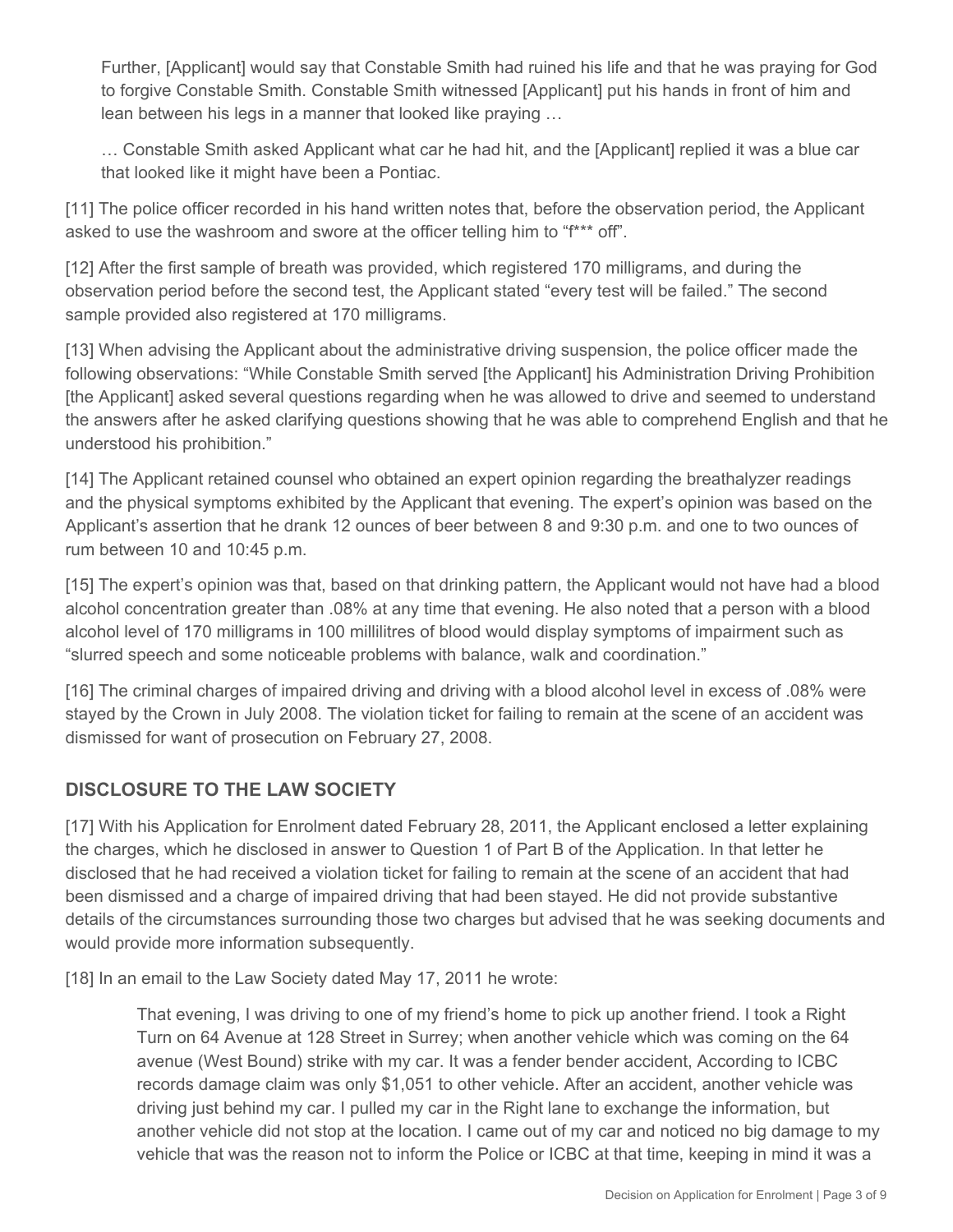minor accident and will notify the ICBC early next morning. But other vehicle driver informed Police or ICBC on same evening.

At my friend's home, I had a glass of liquor and on my way back to my home; I was stopped by Police officer who charged me.

[19] The Applicant then obtained the Report to Crown Counsel and other documents from the RCMP and his own counsel. One of the documents obtained was an Expert Report from Zenon Samilla, an expert in breathalyzer testing.

[20] The Law Society, in a letter dated July 14, 2011, asked the Applicant the following:

1. The Report to Crown Counsel states at page 1:

… Constable Smith told him that he had stopped his vehicle for failing to remain at the scene of an accident. [Applicant] stated that he had not been in an accident … Constable Smith said that his vehicle had reportedly been in an accident, [Applicant] stated he did not know anything.

At page 2, it states that you later acknowledged being in an accident. It states:

Later in the observation period, Constable Smith asked [Applicant] what car he had hit, [Applicant] replied it was a blue car …

Do you agree with these statements? If yes, given that you had been in an accident, please address why you initially told the police officer that you had not been in an accident.

2. The Report to Crown Counsel states at page 1:

Constable Smith asked [Applicant] if he had anything to drink to which [Applicant] replied no.

… At page 3, it states that during the process of testing for blood alcohol levels at the police station, you told the police officers that "every test will be failed". It further states that you "understood what was going on" and that you knew what the "probable result would be" (of the alcohol tests).

Do you agree with these statements? If yes, given that you did drink prior to driving during this incident, please address why you initially told the police officer that you did not have anything to drink.

[21] The Applicant, after having reviewed the Report to Crown Counsel and the handwritten notes of the investigating officer and breathalyzer technician, wrote in reply to the Law Society as follows:

The said incident took place  $4\frac{1}{2}$  years ago. As a reasonable person, it is very hard to remember what I had said 4 <sup>1</sup>/<sub>2</sub> months ago and here we are talking about January 2007. It is very hard to recall what statements, I gave and what conversation took place between me and the police officer.

Be frank, it is totally out of my memory. I only came to know about these statements after reading the crown counsel report.

But what I can say about the incident what I believed that I presumed and was confident that consumption of one beer and one glass of liquor will not exceed the legal limit. I can't say specifically about the conversation of January 2007. *But as per my knowledge, I have never denied my involvement in an accident and consumption of alcohol to the police.*

This was my first incident with police and as a reasonable person, it is quite common to be confused, when you were suddenly stopped by police and questioned and later on; handcuffed. I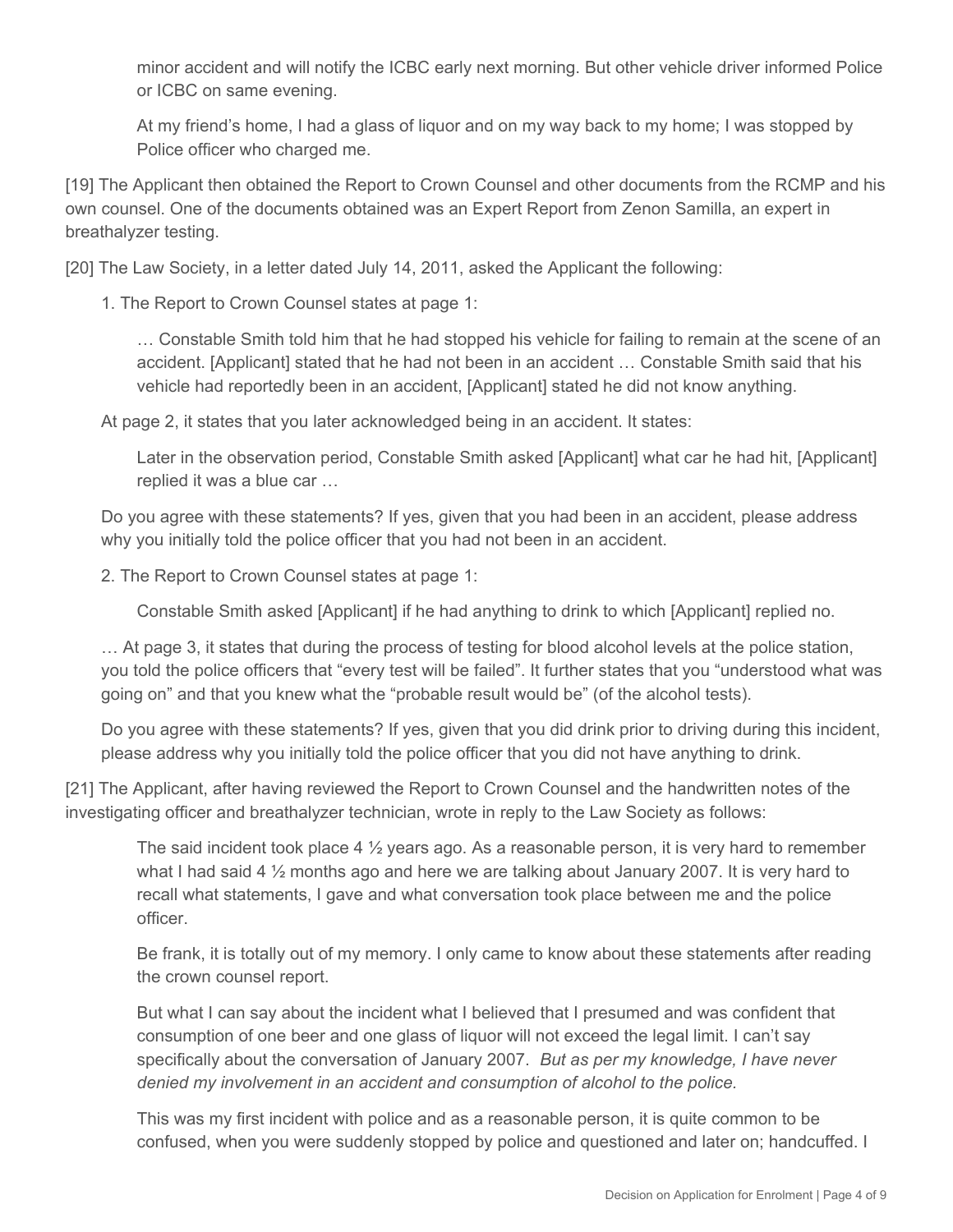was quite confident, when I said I am not criminal, because as a reasonable person, I assume that consumption of alcohol was not above the legal limit; above all I was involved in an accident *(which I never denied)* but I did not thought [sic] that I was involved in a hit & run because as a prudent driver, I took all the reasonable steps.

[emphasis added]

## **TESTIMONY**

[22] The Applicant testified that the accident was caused by the other driver pulling into his lane in front of him, causing the accident and then leaving the scene. That is, the Applicant was the victim of a hit and run, not the perpetrator.

[23] He testified that he found it easier to understand issues like his legal rights when they were explained to him in Punjabi. He testified that his request for an interpreter and his protestations that he did not understand the police officers were sincere.

[24] He admits his behaviour as recorded by the police officers. He testified that at the time he was confident he was not impaired because he had only one bottle of beer with supper and one drink of rum later after the accident. He testified that when he said "every test will be failed" he meant that he was confident that the test would show that he was not impaired.

# **NATURE OF CREDENTIALS HEARINGS AND APPLICABLE TEST**

[25] The purpose of this hearing is to determine whether the Applicant satisfies the requirement of section 19(1) of the *Legal Profession Act* set out above.

[26] The Applicant has the burden of proving that he meets the character and fitness test on a balance of probabilities (Rule 2-67).

[27] In an article entitled, "What is 'Good Character'?", (1977) 35 *The Advocate* 129, Mary F. Southin, QC (as she then was), considered the meaning of good character, stating:

I think in the context "good character" means those qualities which might reasonably be considered in the eyes of reasonable men and women to be relevant to the practice of law in British Columbia at the time of application.

Character within the Act comprises in my opinion at least these qualities:

1. An appreciation of the difference between right and wrong;

2. The moral fibre to do that which is right, no matter how uncomfortable the doing may be and not to do that which is wrong no matter what the consequences may be to oneself;

3. A belief that the law at least so far as it forbids things which are malum in se must be upheld and the courage to see that it is upheld.

What exactly "good repute" is I am not sure. However, the Shorter Oxford Dictionary defines "repute" as "the reputation of a particular person" and defines "reputation" as:

1. The common or general estimate of a person with respect to character or other qualities; the relative estimation or esteem in which a person is held.

2. The condition, quality or fact of being highly regarded or esteemed; also respectability,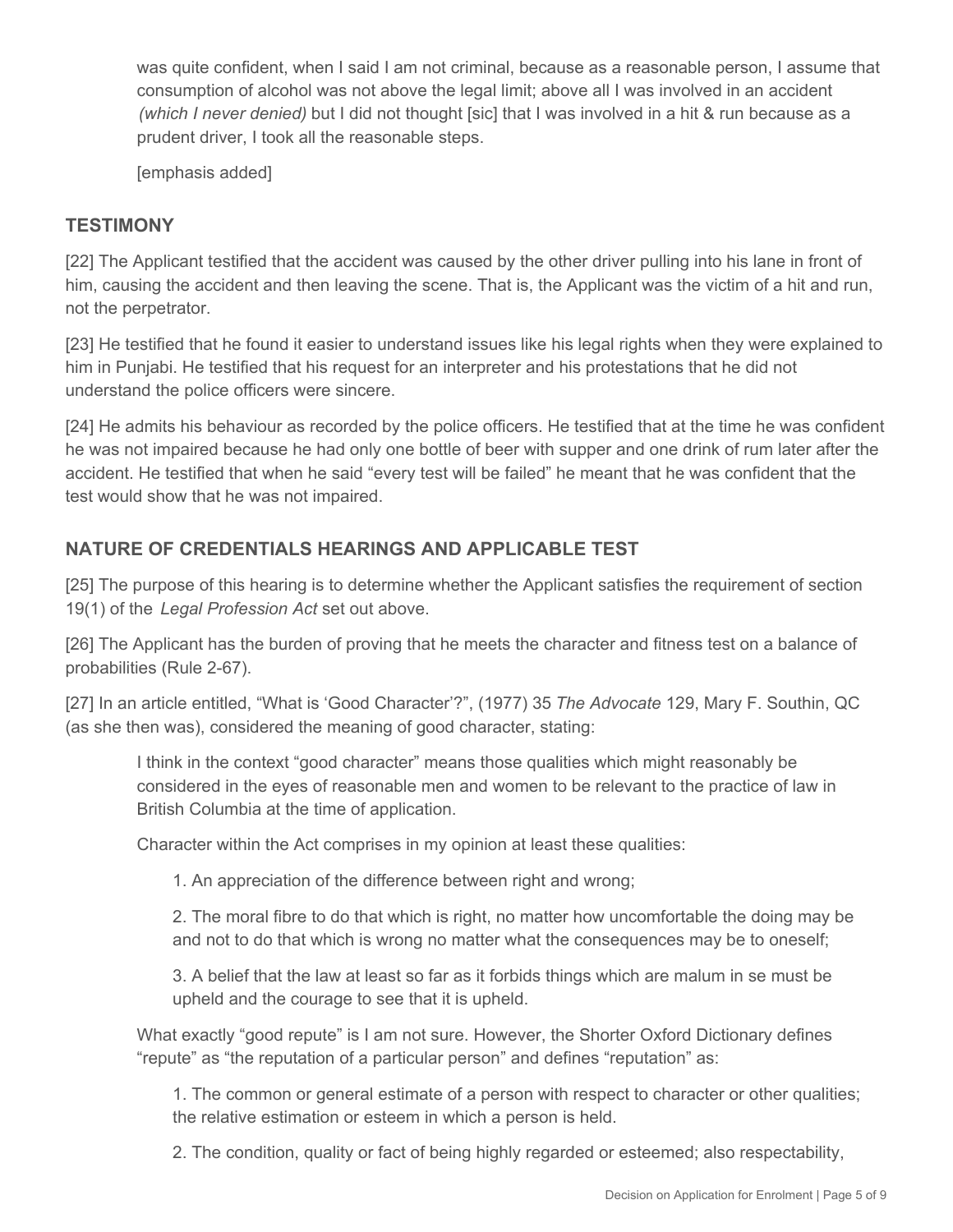good report.

In the context of s. 41 I think the question of good repute is to be answered thus: would a right-thinking member of the community consider the applicant to be of good repute? ...

If that right-thinking citizen would say, knowing as much about an applicant as the Benchers do, "I don't think much of a fellow like that. I don't think I would want him for my lawyer", then I think the Benchers ought not to call him or her.

[28] The test of good character and repute has both subjective and objective aspects. This was explained by the hearing panel in *Law Society of BC v. McOuat* (Panel decision June 12, 1992, affirmed by the Court of Appeal in *McOuat v. Law Society of BC* (1993), 78 BCLR (2d) 106), at p. 12:

The word "character" in the expression "good character and repute" has been treated in many decided cases, especially the older ones, as importing the character or "characterization" given the applicant by other persons, what may be called a subjective sense. An example is *Leader v. Yell*  (1864), 16 CB (NS) 584; 143 ER 1256 where Erle, CJ said:

Good or bad character does not depend on what a man knows of himself; it means his general reputation in the estimation of his neighbours.

In the same case Byles J. said:

... character does not mean a man's real conduct and mode of life, but it means his reputation among his neighbours.

In more recent cases the words "good character" seem to be applied in the context of "strength of character" or "character defect". Used in that way the expression "good character" refers to what a man's personality, principles and beliefs actually are as opposed to the way the community regards him, whether or not he has earned the good or bad regard in which he is held. This sense may be considered objective.

One tends to naturally consider it more important that a lawyer be a good person and have and act upon correct principles as opposed to being regarded, rightly or wrongly, by others as seeming to be good or bad. But we think we are required to consider the regard in which the candidate is held by others as well as the qualities of character Mr. McOuat possesses, that is both the subjective and objective senses of "good character".

[29] In this same case, the panel explained the fitness test at pp. 17-18:

The demands placed upon a lawyer by the calling of barrister and solicitor are numerous and weighty and "fitness" implies possession of those qualities of character to deal with the demands properly. The qualities cannot be exhaustively listed but among them must be found a commitment to speak the truth no matter what the personal cost, resolve to place the client's interest first and to never expose the client to risk of avoidable loss and trustworthiness in handling the money of a client.

[30] The hearing panel in *Re: DM* (June 14,1994 Panel Decision) considered the public interest, stating at pp. 4-5:

... fitness in this context depends on good character and reputation and must reflect to some extent the expectations of both the public generally and other lawyers specifically in what both groups desire, need or otherwise seek in a member of this profession. Like it or not, lawyers are held out to represent themselves as a community to the larger public community and as a group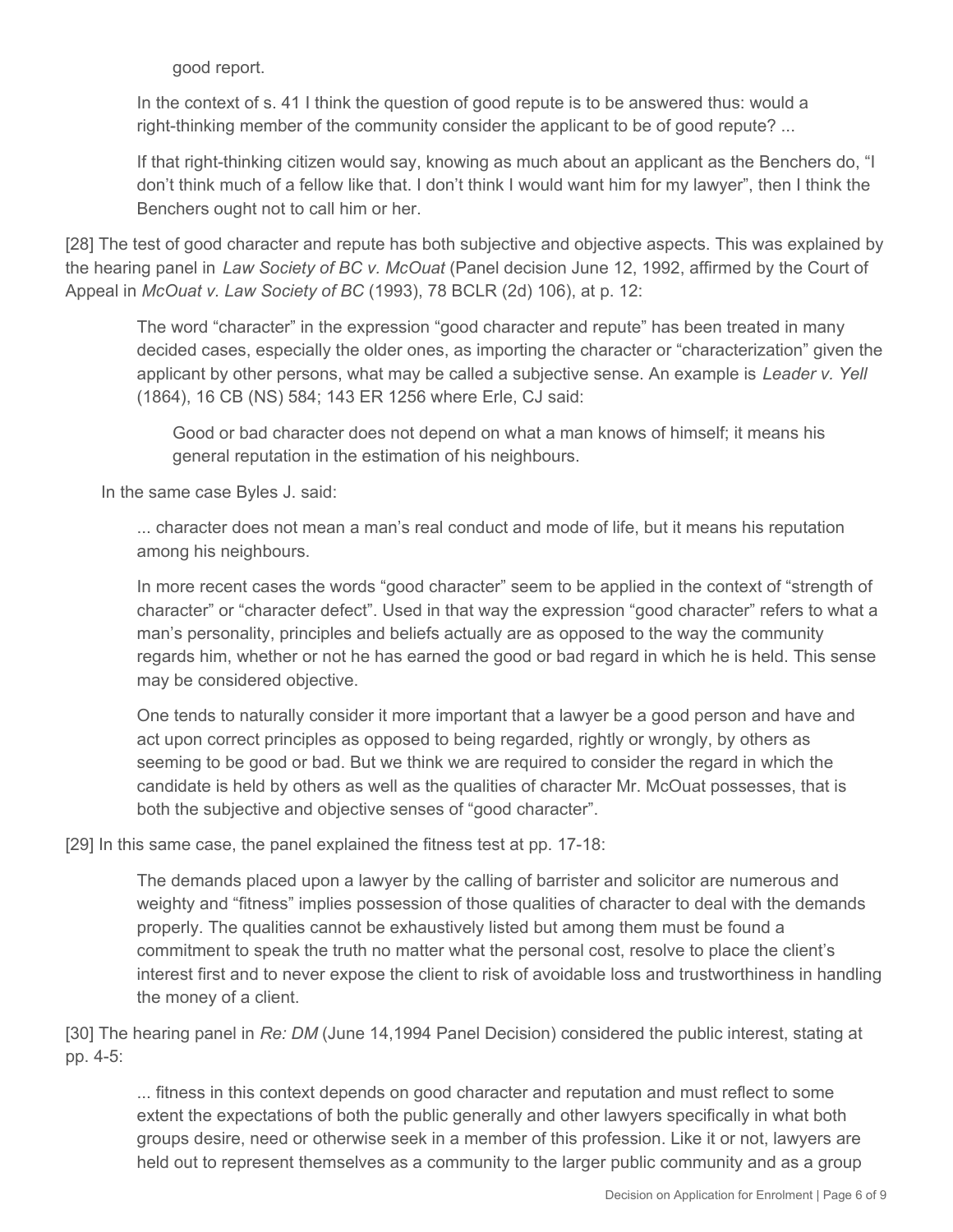which, because of its honesty and integrity, enjoys an especial place. Accordingly, the status of barrister and solicitor requires that a special standard of honesty, integrity, and trustworthiness be imposed, met and kept at all times so that public confidence is maintained and properly nurtured. To prove that this standard is met and will be met thus requires more than a reflection on a person's past honest conduct. The burden is high so that same public can see that was as a profession having earned and been granted their trust, will continue to work toward doing everything necessary to keep it. To this end a lawyer must not only show that he or she has all the attributes of good character - honesty being one of them - the lawyer must also show that he or she has other attributes from which a forecast of future integrity can be made. In summary, the profession at large and also the general public require lawyers to adhere to impeccable standards of behaviour and it is only through the adherence to such standards that we may achieve and keep the high regard for which we as a profession clamber and which, inter alia, gives to lawyers both status and economic advantage.

### *ISSUES*

[31] We will focus on the following issues in our analysis concerning whether the Applicant has proven on the balance of probabilities that he is of good character. The issues of concern are as follows:

(a) he lied to the police when initially asked about being involved in an accident;

(b) he lied to the police when initially asked about drinking before driving;

(c) his belligerent behaviour with the police;

(d) his letter to the Law Society made in response to the July 14, 2011 request in which he denied lying to the police about being in an accident or consuming alcohol;

(e) his evidence before us that the other driver was at fault and left the scene of the accident;

(f) his evidence before us that his statement "every test will be failed" was meant to convey his confidence that he was not impaired.

### **REASONS**

[32] Before us the Applicant admitted that he lied to the police when first asked whether he had been involved in an accident and whether he had been drinking. The Report to Crown Counsel shows that, shortly thereafter, he admitted to being in an accident and consuming alcohol before driving.

[33] His initial lie to the police denying that he had been in an accident is problematic. It is inexplicable that he would deny being in an accident in the context of the accident as he described it to us. According to him, he was the victim of a hit and run. He was unable to explain why he lied about being involved in an accident. It could not be because he was worried about revealing his drinking because, as discussed below, he was confident that he was not impaired.

[34] His description of the accident is also inconsistent with the other facts from the Report to Crown Counsel that was admitted, by agreement, for its truth. According to the Report, the other driver called the police about 15 minutes after the accident occurred. The other driver described the Applicant's car and gave its licence plate number. The Applicant testified that the other car pulled in front of him, causing the accident, then left the scene. If that were so, the other driver could not have seen his licence plate number.

[35] Although he initially denied consuming alcohol, the Applicant did admit to drinking shortly before taking the roadside screening test. After registering a fail on that device he was taken to the police station. At the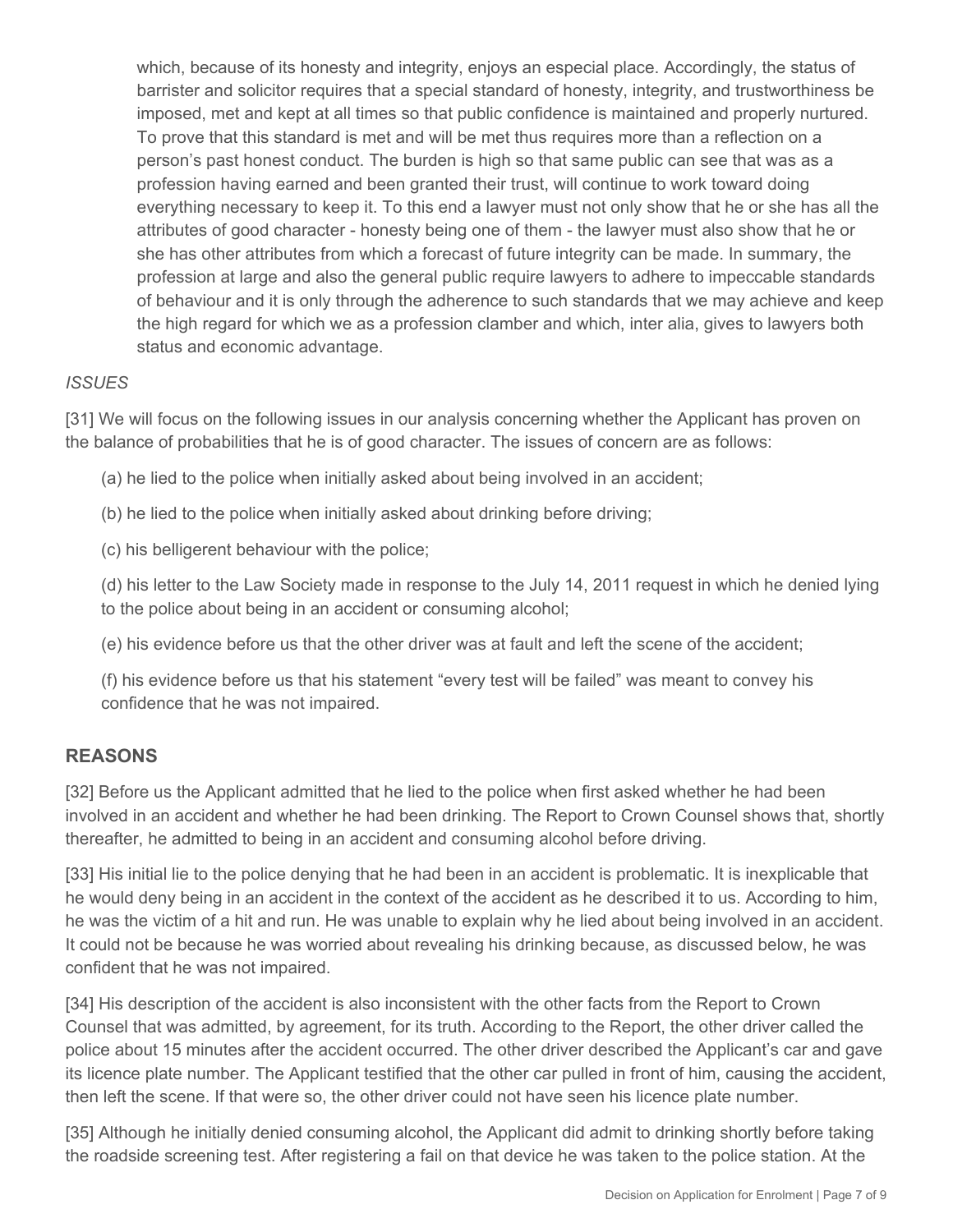police station after providing the first sample, which was 170 milligrams of alcohol per 100 millilitres of blood, he made the statement "every test will be failed".

[36] Although this would appear to be an admission that he was impaired and knew it, the Applicant denied that this was so. In cross-examination he testified as follows:

Q Why did you say to the officer "every test will be failed"?

A Because as a reasonable person I thought that at that time that one beer and one or two ounces of drink could not impair a person so that is my presumption that I was so confident that whatever he will check that would be failed.

[37] His insistence that he was confident that he was not impaired is inconsistent with his behaviour at the police station. In particular: (a) his initial denial about drinking; (b) his statement that the police officer had ruined his life; (c) praying to God to forgive the police officer; and (d) telling the police officer to "f\*\*\* off" are not the actions of a person confident they had done nothing wrong. His general demeanour as recorded in the Report to Crown Counsel and in the police notes is inconsistent with his assertion now that he was confident that he was not impaired.

[38] The evidence he gave before this Panel is also inconsistent with his letter responding to the Law Society's question in the letter dated July 14, 2011. When he wrote that letter he had obtained and reviewed the Report to Crown Counsel and the notes of the police officer and breathalyzer technician. In the context of very specific questions from the Law Society the essence of his response was that:

(a) it was hard to recall exactly what was said four and a half years ago; but

(b) he had not denied being in an accident or consuming alcohol before driving.

[39] When cross-examined about the apparent inconsistency the Applicant denied that he was not being honest with the Law Society in his responses.

[40] In the hearing the Applicant admitted the truth of the contents of the Report to Crown Counsel and the handwritten notes of the police officer and breathalyzer technician (with one exception). That admission had not been made at the time he wrote his letter to the Law Society. Indeed the Law Society would not have needed to pose the specific questions it did if he had simply admitted the truth of the contents of those documents. It is clear that his letter responding to the Law Society's letter of July 14, 2011 constituted only a partial admission with a specific denial about lying to the police. At the hearing he made a more complete admission than was made initially. It is to his discredit that he was not willing to admit to the Panel that his letter was not as forthright as it ought to have been.

[41] The Applicant's explanations concerning the circumstances of the accident, his confidence that he was not impaired, and his response to the Law Society's letter of July 14, 2011 do not withstand scrutiny. We do not believe that he was being truthful.

[42] When considered in light of the good character test, the Applicant's failure to convince the Panel that he was telling the truth is fatal to his application.

[43] The onus is on the Applicant to prove on a balance of probabilities that he possesses the requisite good character. Other than a letter from his former employer in India, he provided no character evidence. His oral evidence was seriously at odds with the admitted evidence, and his attempt to explain the inconsistencies did not bear the ring of truth.

### **ORDER**